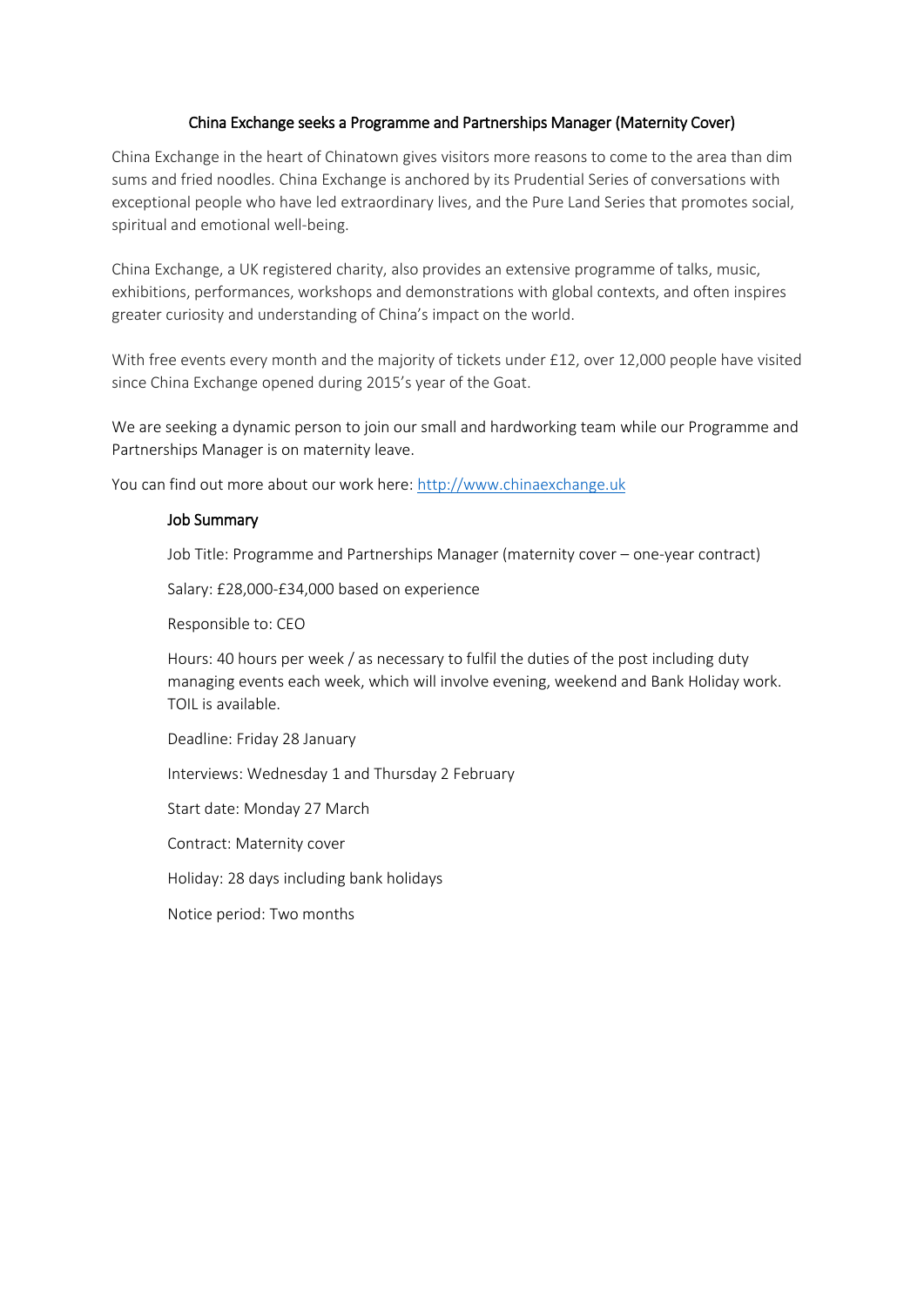# ABOUT THE ROLE

### Main Objectives:

- Extensive event production across the China Exchange programmes
- Promoting specific events to increase ticket sales and audience numbers to meet targets

• Delivering projects and activities in collaboration with China Exchange colleagues and partner organisations that fulfil our purpose

#### China Exchange Programme

- Ensuring that all events at China Exchange are run to an exacting standard
- Coordinating teams of full- and part-time staff and volunteers to service events effectively

• Delivering programme activities that reflect China Exchange's purpose and that will build the organisation's reputation

• Analysing and reporting on audience data

#### Marketing and Promotion

- Managing the production of the China Exchange newsletters, flyers, print and design materials and other marketing collateral
- Ensuring the China Exchange website is accurate and up to date
- Developing and managing partnerships that promote and build China Exchange's profile

All members of the China Exchange team contribute to the venue hire aims of the organisation in order to secure the charity's financial stability.

### Person Specification Essential Skills

- Experience of event management and production with strong attention to detail
- Skilled in managing direct reports, junior colleagues and volunteers
- Strong project management skills and experience
- Experience of marketing and audience development and digital marketing in particular
- Excellent communication skills and very strong writing skills
- Commercially minded and pragmatic with a proven ability to meet income targets
- Proactive with a positive attitude
- Able to develop ideas from start to finish
- Calm under pressure and resilient when things are not going to plan
- Proven ability to forge and maintain strong relationships with a wide range of organisations and individuals
- Excellent customer care skills
- Good time-management skills and ability to multi-task